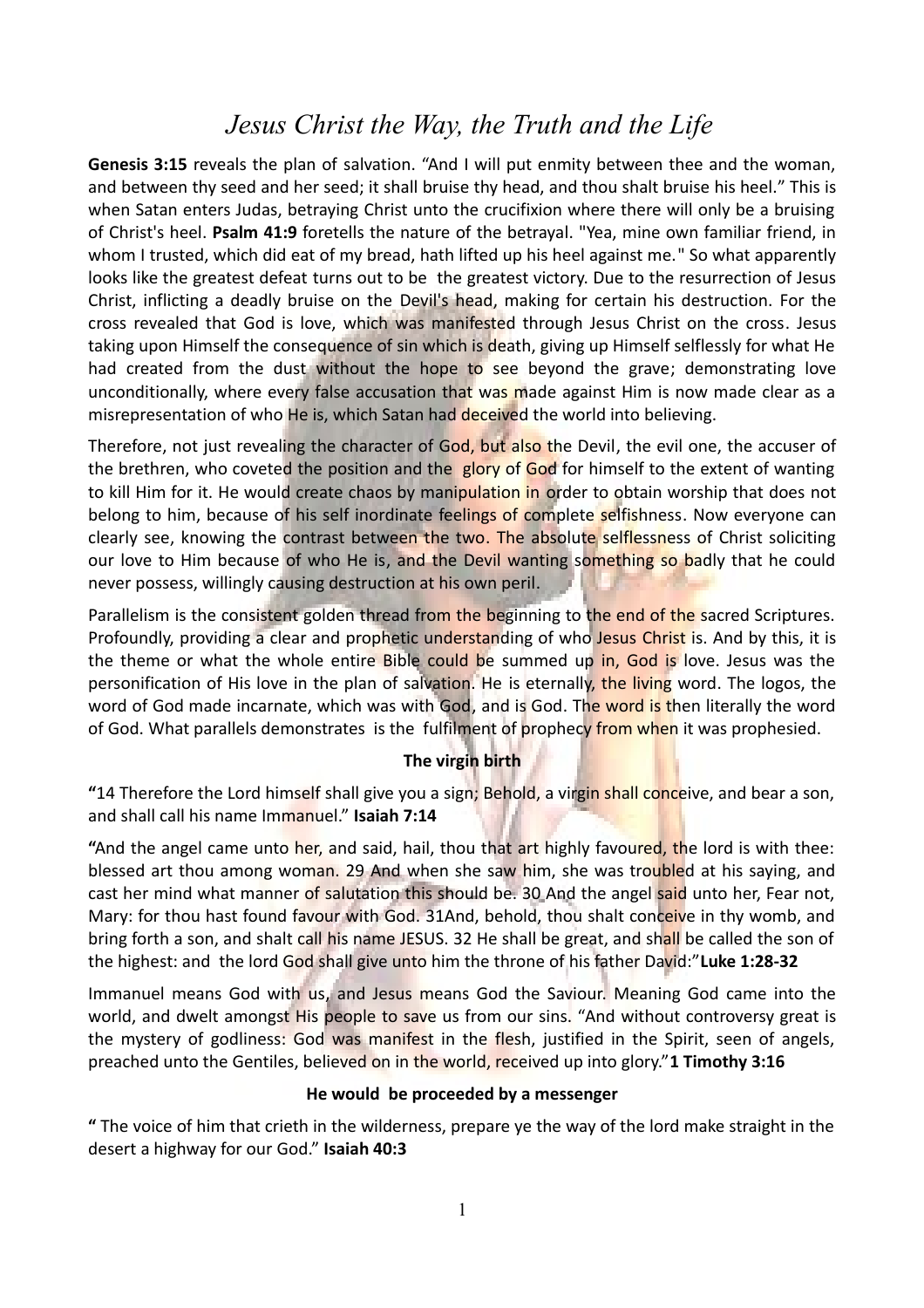**"** In those days came John the Baptist, preaching in the wilderness of Judea, 2 And saying, Repent ye:for the kingdom of God is at hand. For this is he that was spoken of by the prophet Esaisas, saying, the voice of one crying in the wilderness, prepare ye the way of the Lord, make his paths straight." **Matthew 3:1-3** 

# **Anointed**

"The spirit of the lord God is upon me; because the lord hath anointed me to preach good tidings unto the meek; he hath sent me to bind up the broken hearted, to proclaim liberty to the captives, and the opening of the prison to them that are bound. 2 To proclaim the acceptable year of the lord, and the day of vengeance of our God; to comfort all that mourn." **Isaiah 61:1-2**

Jesus says, the spirit is upon Him because He has been anointed. " The Spirit of the Lord is upon me, because he hath anointed me to preach the gospel to the poor; he hath sent me to heal the broken hearted, to preach deliverance to the captives, and recovering of sight to the blind, to set at liberty them that are bruised." **Luke 4:18**

## **His ministry would be of miracles**

"Say to them that are of a fearful heart, Be strong, fear not: behold, your God will come with vengeance, even God with a recompence; he will come and save you 5 Then the eyes of the blind shall be opened, and the ears of the deaf shall be unstopped. 6 then shall the lame man leap as an hart, and the tongue of the dumb sing: for in the wilderness shall waters break out, and streams in the dessert."I**saiah 35:4-6**

"35 And Jesus went about all the cities and villages; teaching in their synagogues, and preaching the gospel of the kingdom, and healing every sickness and every disease among the people." **Matthew 9:35**

# **He was to speaks in parables**

"2 I will open my mouth in a parable: I will utter dark sayings of old." **Psalm 78:2**

"34.... all these things spake Jesus unto the multitude in parables; and without a parable spake he not unto them 35: That it might be fulfilled which was spoken by the prophet, saying, I will utter things which have been kept secret from the foundation of the world." **Matthew 13:34-35**

#### **The Betrayal**

**"**And I said unto them, if ye think good, give me my price; and if not, forbear. So they weighed for my price thirty pieces of silver." **Zacharias 11:12-13**

 "....yea, mine own familiar friend, in whom I trusted, which did eat of my bread, hath lifted up his heel against me." **Psalm 4:9.** See **Matthew 26:14-25** 

**"**The feast of unleavened bread drew nigh, which is called the passover. 2 And the chief priests and scribes sought how they might kill him; for they feared the people. 3 Then entered Satan into Judas surnamed Iscariot, being of the number of the twelve. 4 And he went his way, and communed with the chief priests and captains, how he might betray him unto them.5 And were glad, and covenanted to give him money." **Luke 22:1– 5**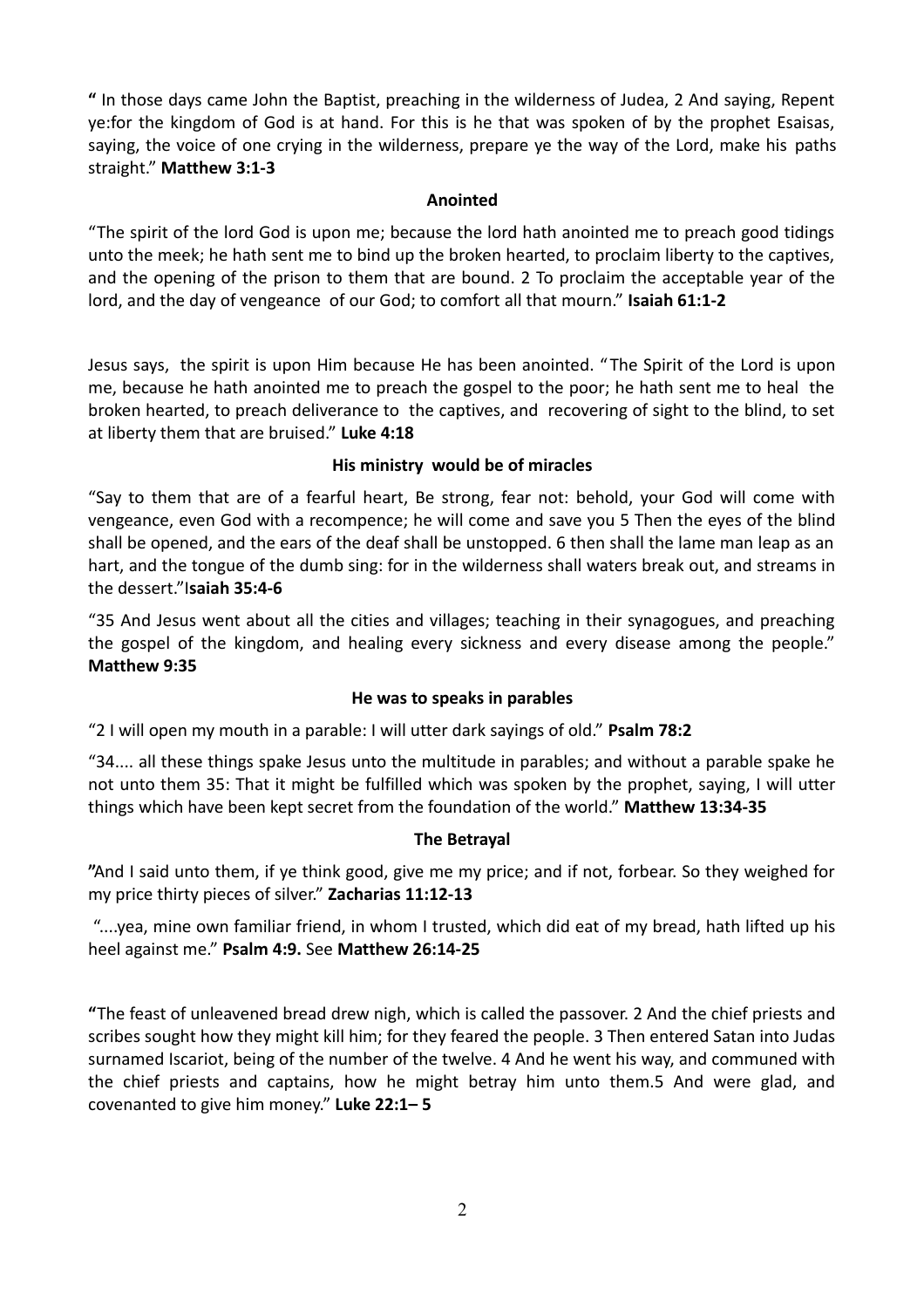# **The sufferings of Christ**

"He was oppressed, and he was afflicted, yet he opened not his mouth: he is brought as a lamb to the slaughter, and as a sheep before her shearers is dump, so he openeth not his mouth." **Isaiah 53:7**

**"**6 I gave my back to the smiters, and my cheeks to them that plucked off the hair: I hid not my face from shame and spitting." **Isaiah 50:6** 

**"**67 Then did they spit in his face, and buffeted him; and others smote him with the palms of their hands." **Matthew 26:67** 

**"**4 They hate me with out a cause are more than the hairs of mine head: they that would destroy me, being mine enemies wrongfully, are mighty: then I restored that which I took away."**Psalm 69:4**

**"**25 But this cometh to pass, that the word might be fulfilled that is written in their law, They hated me without a cause." **John 15:25**



 **The crucifixion of Jesus** 

**"**25 I became a reproach unto them: when they looked upon me they shaked their heads." **Psalm 109:25**

"39 And they that passed by reviled him, wagging their heads." **Matthew 27:39** 

"12 Therefore will I divide the spoil with strong; because he poured out his soul unto death: and he was numbered with the transgressors; and he bare the sin of many, and made intercession for the transgressors." **Isaiah 53:12**

**"**33 And when they were come to the place, which is called Calvary, there they crucified him, and the malefactors, one on the right hand, and the other on the left." **Luke 23:33**

**"** 11My God, my God, why hast thou forsaken me? why art thou so far from helping me, and from the words of my roaring?" **Psalm 22:11**

"46 And about the ninth hour Jesus cried with a laud voice, saying, Eli, Eli, Lama sabachthani? that is to say, my God my God why have you forsaken me?" **Matthew 27:46.** See **Isaiah chapter 53** and **Psalm 22**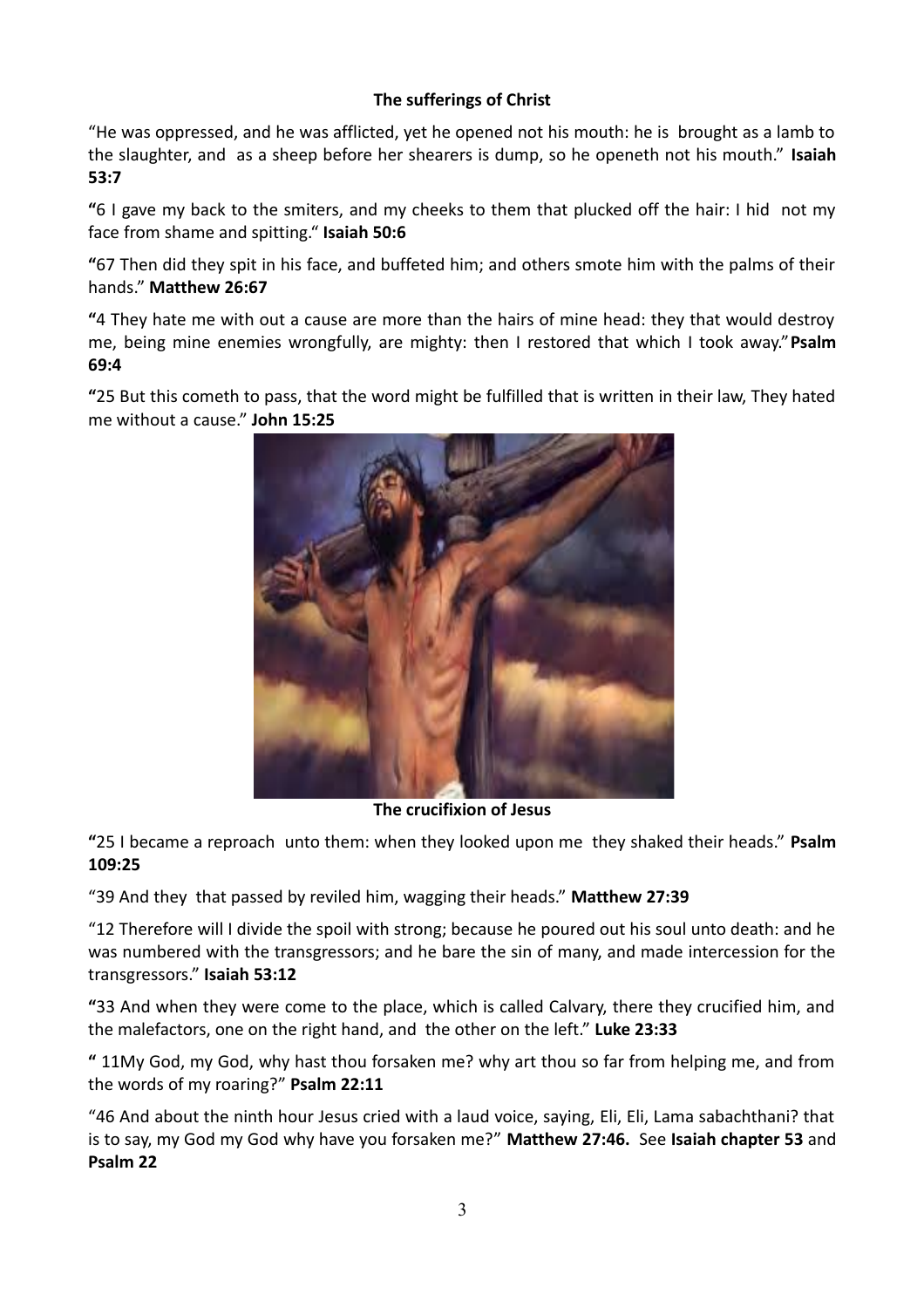The parallels pertaining to Jesus from the old to the new testament are amazing in every single aspect of His life. Seeing the words being fulfilled in the new testament is a blessing right before our very eyes, that we need to personally appreciate; having a prophetic bases on what we can refer to and a clearer understanding. Each and every single one of us individually needs to study the Bible from back to front consistently, where we can have a general consistency on what the Bible says concerning the Gospel of Jesus Christ.

## **Typology**

The typological aspect of the Bible is awesome. Where each story tells a story, how the plan of redemption is intricately woven in the life of an individual: exemplifying each person who was obedient to God as a type of Christ, profoundly living their lives to point to our example. Telling the story of God's marvellous plan; where anti- type is greater, which is the fulfilment of God's plan in Jesus Christ.

The analogy of Abraham and his son shows the promise of the new covenant of God the Father and God the Son. When Abraham takes his son to be a sin offering. Abraham giving up his only son representing God the Father, shows love in a unconditional way just like Isaac representing God the Son, laying down His life selflessly in humble obedience to the Father as a sin offering. As Abraham was about to strike his son, an angel of the Lord stopped him, where God provided an offering, that it will be Him alone providing for us. **John 3:16** 16 For God so loved the world, that he gave his only begotten Son, that whosoever believeth in him should not perish, but have everlasting life.

Moses was also another type of Christ. A prince who leaves a kingdom identifying with the needs of his people, that was in bondage by the tyrannical rule of Pharaoh to deliver them out of slavery, and leading them to the promise land. The anti-type to this is the King of kings, and Lord of lords, God Himself. Leaving His Heavenly kingdom, identifying with the needs of humanity by entering into His own creation in the person of Jesus Christ. Looking beyond our faults and seeing are need, because of sin the world is in captivity being under the tyrannical rule of the Devil. He came to deliver us on the cross and to lead us to the heavenly shore. For the cross is the emancipation from the bondage of sin. **"**Who, being in the form of God, thought it not robbery to be equal with God:7 But made himself of no reputation, and took upon him the form of a servant, and was made in the likeness of men:8 And being found in fashion as a man, he humbled himself, and became obedient unto death, even the death of the cross.9 Wherefore God also hath highly exalted him, and given him a name which is above every name:10 That at the name of Jesus every knee should bow, of things in heaven, and things in earth, and things under the earth;11 And that every tongue should confess that Jesus Christ is Lord, to the glory of God the Father." **Philippians 2:6-11**

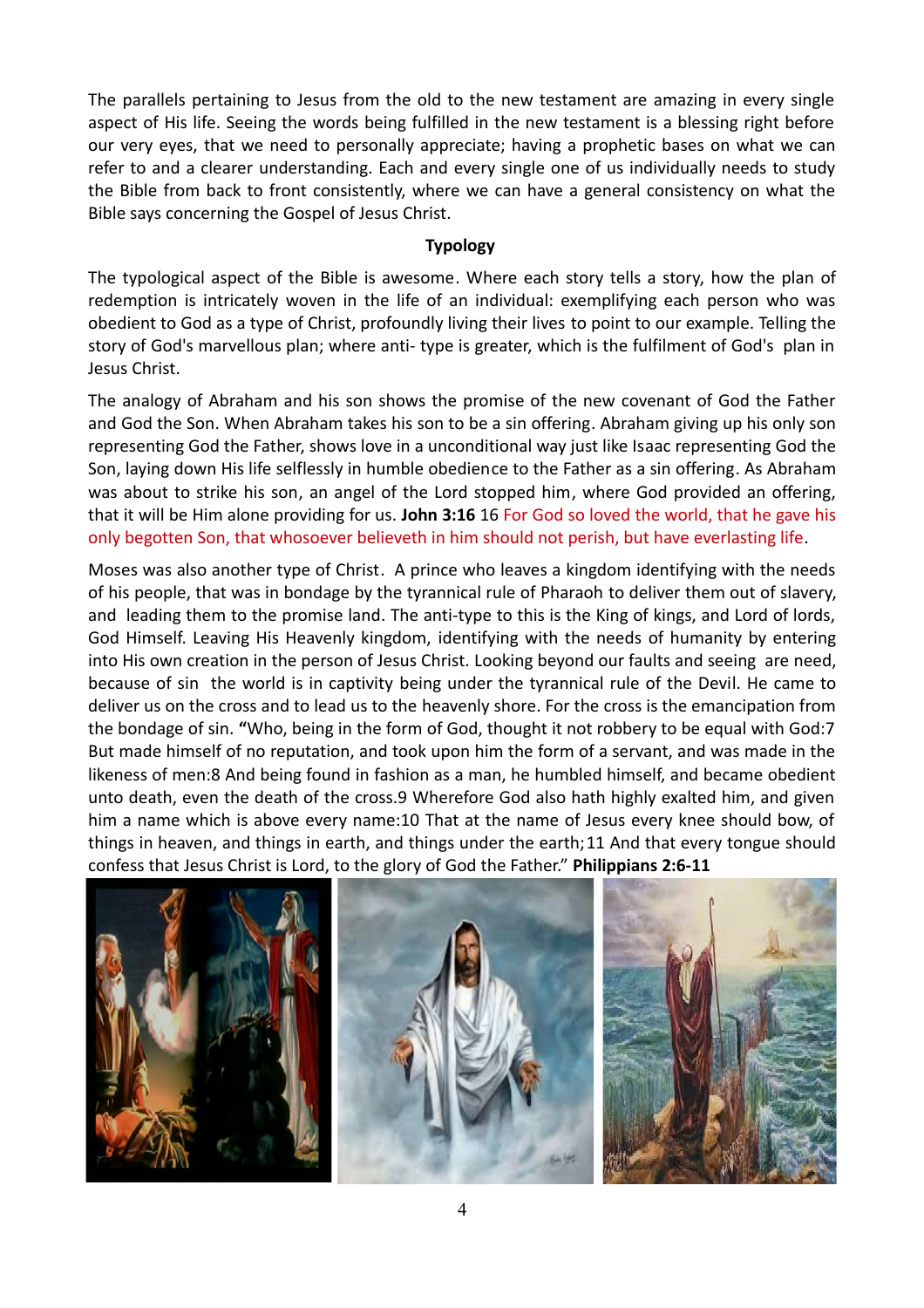## **Prophecies fulfilled**

The 70 weeks prophecy of Daniel's vision gives fascinating historical dates of the restoration of Jerusalem, and who emphatically the coming Messiah is. A day is a year in Bible prophecy, 1 week is 7 years and so 70 weeks is 490 years.

"After the number of the days in which ye searched the land even forty days each day for a year."**Ezekiel 4:6**

"After the number of the days in which ye searched the land, even forty days, each day for a year, shall ye bear your iniquities, even forty years, and ye shall know my breach of promise."**Numbers 14:34**

Seven weeks are 49 years, the threescore and two weeks is 62 weeks that equates to 434 years for the commandment to restore and build Jerusalem; and so after the 69 weeks in the one week which is 7 years, makes it in total 70 weeks 490 years, where the Messiah will be cut off in the midst of the seven years confirming the covenant with many, and when sacrifices will cease.

Jesus Christ was anointed for His ministry that lasted for 3 in a half years which is half of seven, because of the crucifixion being our atonement for sin finalizing transgression, and to make an end of sin. Making reconciliation possible through Him to the Father for iniquity, bringing in everlasting righteousness fulfilling the prophecy of Daniel. See **Daniel 9:21-27** about Daniel's vision of the restoration of Jerusalem and the Messiah.



The 70 Weeks

Start with 408+49=457/62X7=434/434+49+7 = 490 years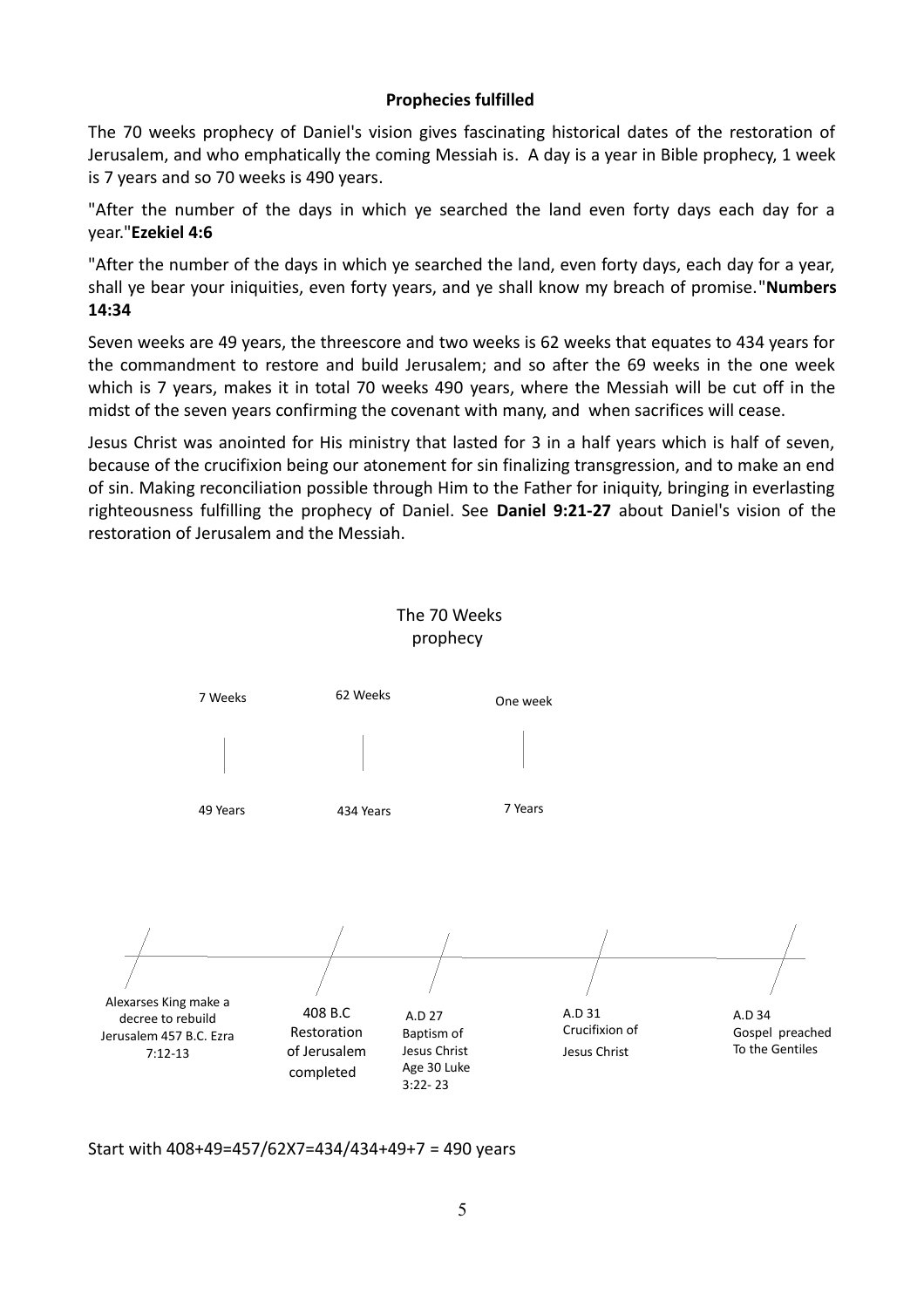

**Pontius Pilate written in stone**

"And Pilate asked him, saying, Art thou the King of the Jews? And he answered him and said, Thou sayest i*t*." **Luke 23:3**

Historians verify the prophecy of Daniel with empirical evidence. Concerning the crucifixion of Jesus Christ by Pontius Pilate at A.D 31 as archaeological proof.

Historical references of the death of Jesus Christ:

- The Talmud (Jewish traditions from the 3rd century) "On the eve of the passover they hanged Jeshu of Nazareth." **The Talmud (Jewish traditions from the 3rd century)**
- Tacitus, the Roman historian writing in about AD 115, speaks about Nero's persecution of the Christians in the year AD 46. "Christus, from whom the name had its origin, suffered the extreme penalty during the reign of Tiberius at the hands of one of our procurators, Pontius Pilatus."
- Suetonius the Roman historian, writing in about AD 120 speaks about Chrestu." Since the Jews constantly made disturbances at the instigation of Chrestus, he expelled them from Rome."

The Gospel of Jesus Christ caused a dramatic change. As the apostles went about preaching the Gospel and converting people to the faith, the inevitable result was persecution. Logically, persecution would naturally follow after the resurrection. If there was no resurrection, then there was no persecution. There was persecution. Therefore, there had to be a resurrection.

But if there be no resurrection of the dead, then is Christ not risen:14 And if Christ be not risen, then is our preaching vain, and your faith is also vain. 15 Yea, and we are found false witnesses of God; because we have testified of God that he raised up Christ: whom he raised not up, if so be that the dead rise not.16 For if the dead rise not, then is not Christ raised: 17 And if Christ be not raised, your faith is vain; ye are yet in your sins.18 Then they also which are fallen asleep in Christ are perished.**1 Corinthians 15:13**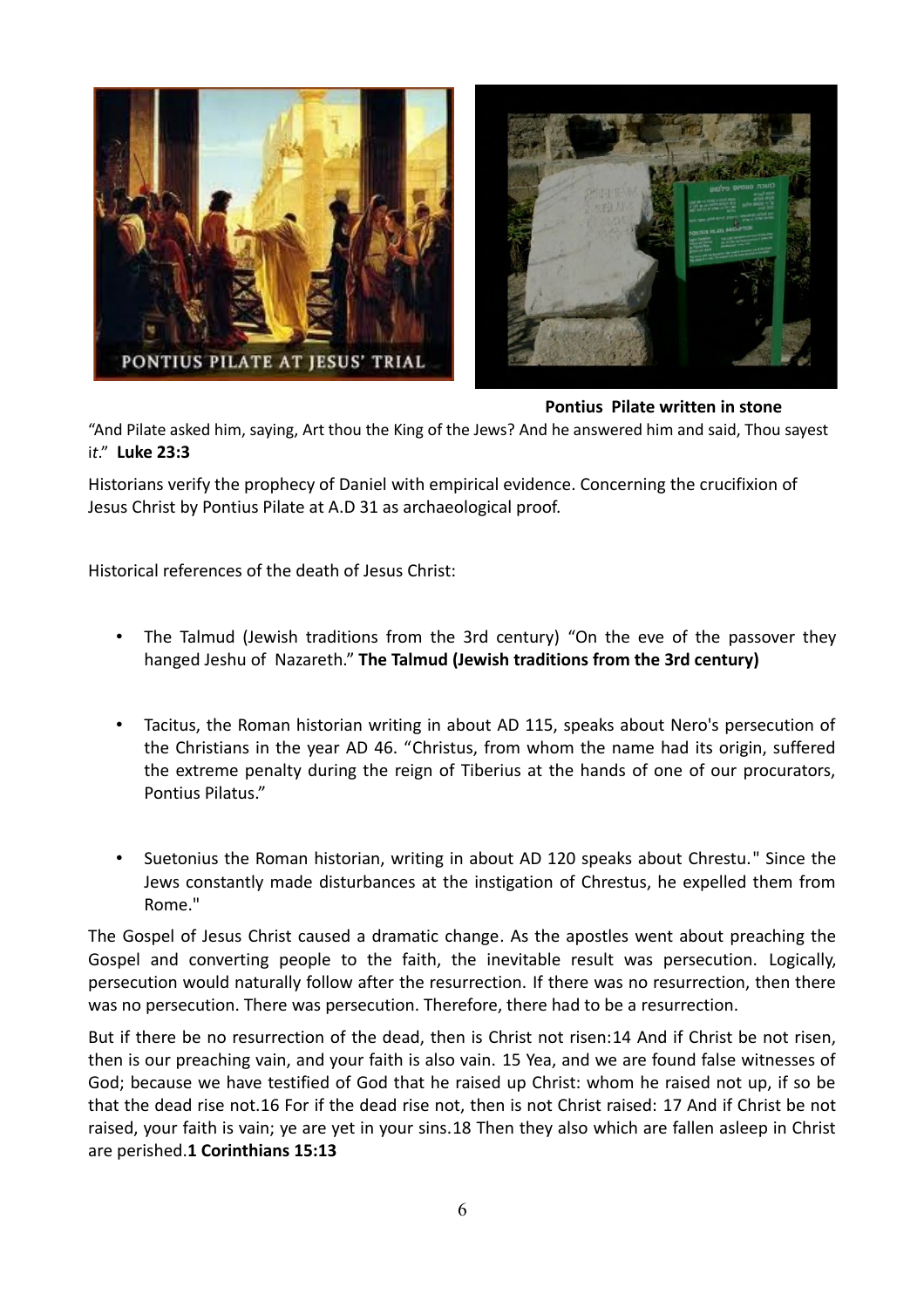In Exodus Moses receives a commandment from God to build a sanctuary for Him, that He may dwell amongst His people. "And let them make me a sanctuary; that I may dwell among them. 9 According to that I show thee, after the pattern of the tabernacle, and the pattern of all the instruments thereof, even so shall ye make it." **Exodus 25:8-9.** Verse 9 implies to replicate something which has already been established, the apostle Paul confirms it." A minister of the sanctuary, and of the true tabernacle, which the Lord pitched, and not man." **Hebrews 8:2** And also, "who serve unto the example and shadow of heavenly things, as Moses was admonished of God when he was about to make the tabernacle: for, See, saith he, that thou make all things according to the pattern shewed to thee in the mount."**Hebrews 8:5**

In **Hebrews 9:1-5**, Paul describes the sanctuary, describing the pattern of what Is in heaven. **"**Then verily the first covenant had also ordinances of divine service, and a worldly sanctuary. 2 For there was a tabernacle made; the first, wherein was the candlestick, and the table, and the shewbread; which is called the sanctuary. 3 And after the second veil, the tabernacle which is called the Holiest of all; 4 Which had the golden censer, and the ark of the covenant overlaid round about with gold, wherein was the golden pot that had manna, and Aaron's rod that budded, and the tables of the covenant; 5 And over it the cherubims of glory shadowing the mercy seat; of which we cannot now speak particularly."

Jesus Christ is the door, the only way to God.

White curtains surrounding the tabernacle means we are covered by His righteousness.

Sin offering: Christ is our atonement (at -one -ment) consisting of reconciliation through the remission of sin.

Lava: the purging out of sin (sanctification). Unleavened Bread represents Jesus without sin, and also the word. Jesus Christ the High priest Christ the candle stick (The light) Incense (Prayers) Christ the Veil Christ the Mercy seat Jesus Christ the Law Blue: obedient + Scarlet: Sacrifice = Purple: Royalty Mediator Between God and man **Summery:**The obedience and the sacrifice of Christ makes royalty. Numbers 15:38-41 Leviticus 17:11 Numbers 4:13 John 19:2

Justice and mercy kissed each other on the cross of Jesus Christ. He alone, made it possible for the sinner to be pardon, taking upon Himself the full measure of the law against sin. It was for the remission of sin, to be reconciled back to God and to make holy through the process of sanctification. Christ becoming our High priest entered the heavenly tabernacle, which the earthly one was just a copy of, and entering in the holy place by His own blood having gain salvation for us, so through Him alone there is justification.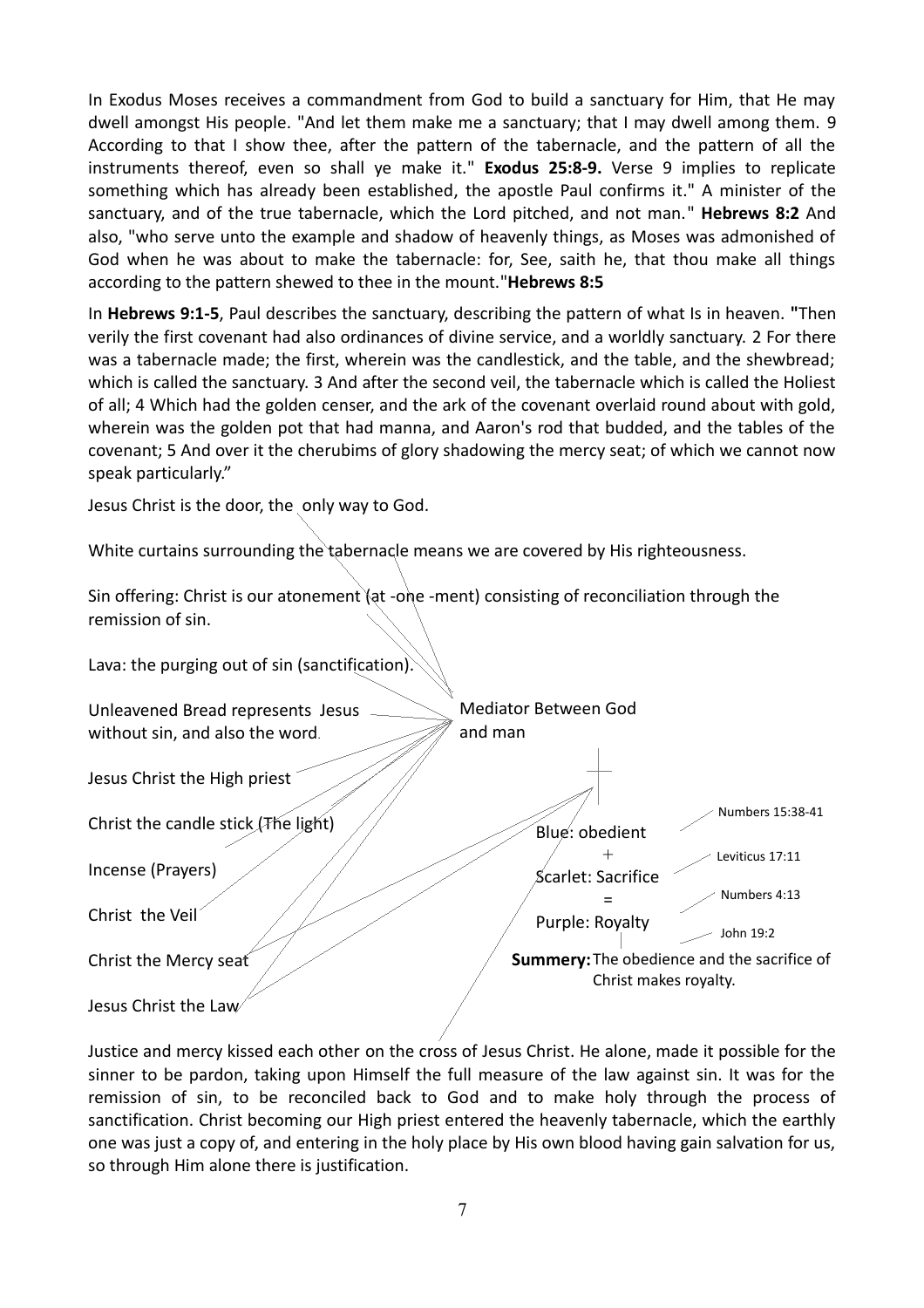

# In the shadow of the cross

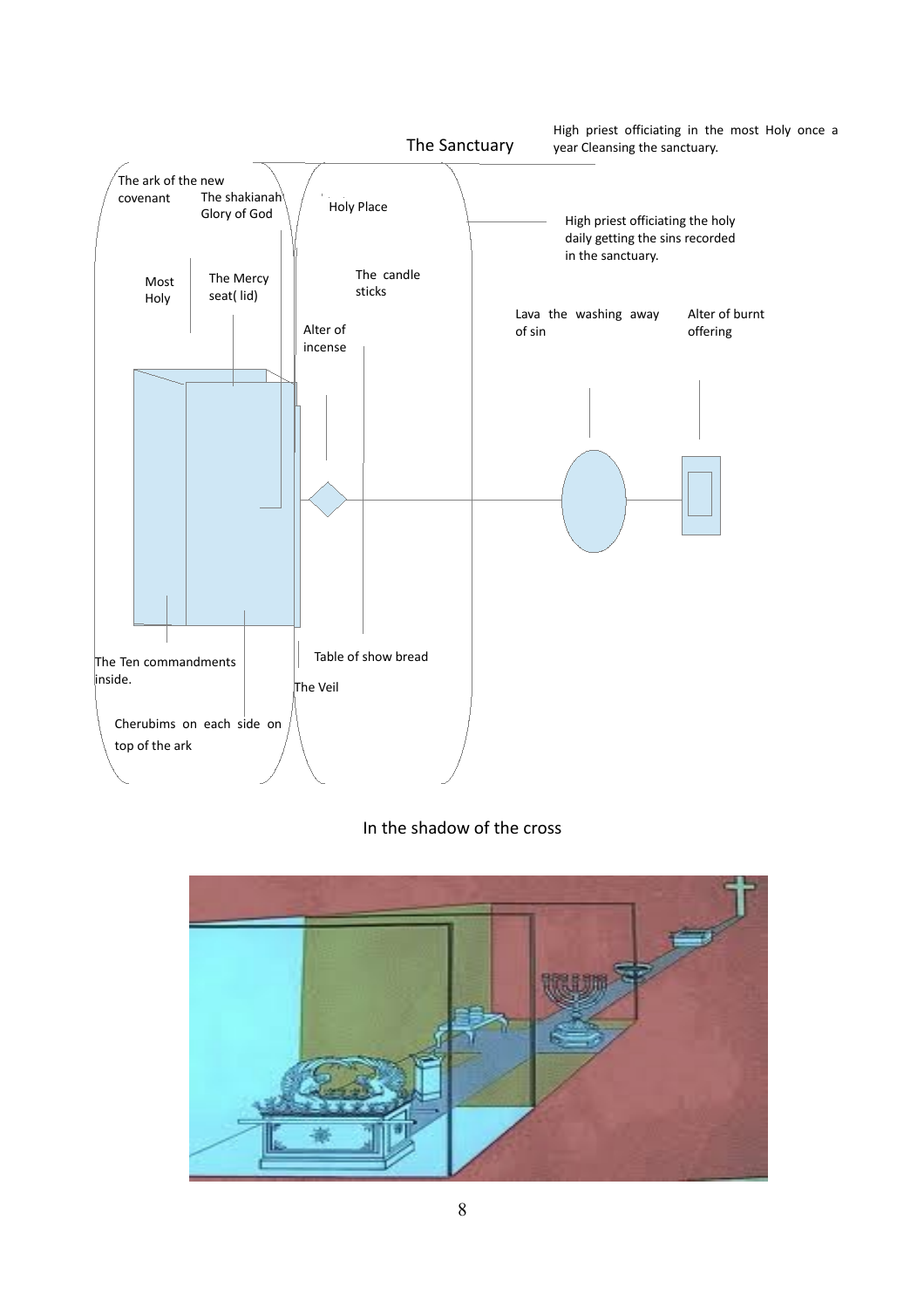"But Christ being come an high priest of good things to come, by a greater and more perfect tabernacle, not made with hands, that is to say, not of this building; 12 Neither by the blood of goats and calves, but by his own blood he entered in once into the holy place, having obtained eternal redemption for us." **Hebrews 9:11-12.** Therefore, through Jesus Christ having obtained eternal redemption for us by His own blood, bearing the sins of many, we can received the free gift of eternal life. "27 And as it is appointed unto men once to die, but after this the judgement: 28 So Christ was once offered to bear the sins of many; and unto them that look for him shall he appear the second time without sin unto salvation." **Hebrews 9:27-28**

To do a sin offering, you had to willingly understand concerning substituting an animal with the transference of your sins, that the animal itself had to be without any form of defect or disease. It had to be a perfect sacrifice where the creature is innocent; knowing consequently because of sin there would be death. Type meets anti type, Jesus Christ is the Lamb that takes away the sins of the world( **John 1:29**), which was the message in the rituals of the ceremonial law showing us that He's our substitute; and also pointing to Him as our remedy, denoting that we are sinners saved by His grace alone. "For if the blood of bulls and of goats, and the ashes of an heifer sprinkling the unclean, sanctifieth to the purifying of the flesh:14 How much more shall the blood of Christ, who through the eternal Spirit offered himself without spot to God, purge your conscience from dead works to serve the living God? 15 And for this cause he is the mediator of the new testament, that by means of death, for the redemption of the transgressions that were under the first testament, they which are called might receive the promise of eternal inheritance." **Hebrews 9:13-15**

The daily sacrifices was to get your confessed sins transferred into the sanctuary, so the sins that have been transferred unto the animal was used to make a record of sin. Using the animal's blood by sprinkling it on the veil in the sanctuary. Once every year the high priest was to minister in the most Holy, which is called the atonement; where the sanctuary will be cleansed. **Leviticus 16:2-34**. When the high priest comes out of ministering from the most Holy, he comes out as the sin bearer. One goat is used for a sin offering, and the other goat he lays both of his hands upon its head confessing all the iniquities and transgression, transferring all the sins on the scapegoat, where the scapegoat will suffer the ramifications of sin, being led into the wilderness. **Leviticus 16:7-10** and see **Leviticus 16:21-22** about the two goats. If anyone has not manage to get their record of sin transferred into the sanctuary, and from the sanctuary unto the scapegoat will be cut off from the congregation, which was a type of the judgement. **Leviticus 23,28,29** 

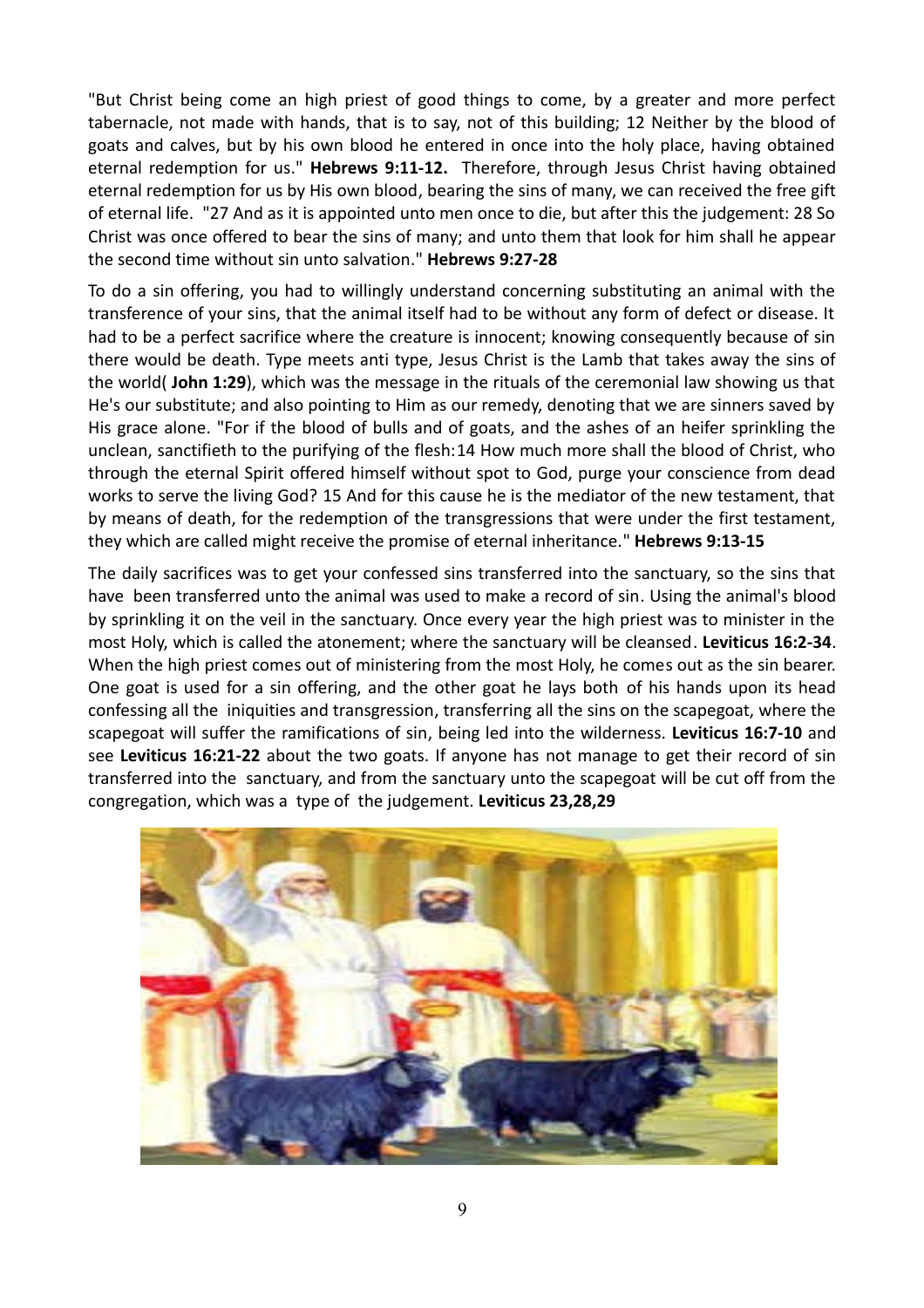# The differentiation between the Ten commandments and the Ceremonial law

г

| <b>Moral Precepts</b>        | <b>Ceremonial Law</b>               |
|------------------------------|-------------------------------------|
| Tells you what sin is:       | Tells you that you are a<br>Sinner: |
| The royal law James 2:8-     |                                     |
| 12                           | Law of commandments                 |
|                              | contained in ordinance              |
| Written with the finger of   | Eph 2:15                            |
| God on stone Exodus<br>31:18 | Heb 9:10                            |
|                              | Written by Moses: Deut 31:9         |
| Placed inside the ark        |                                     |
| Deut 10:1-5 and 1Kings       | Placed beside the ark Deut          |
| 8:9                          | 31:24-26                            |
| <b>Existed before Romans</b> | Given after sin Gal 3:19            |
| 4:15                         |                                     |
|                              | Purpose to reveal the               |
|                              | remedy for sin lev 6:1,6,7          |
| Purpose to reveal sin        |                                     |
| Romans 3:20 and              | Temporary Matthew 27:51             |
| Romans 7:7                   |                                     |
| Complete and perfect         |                                     |
| <b>Deut 5:22</b>             |                                     |
|                              |                                     |
| Just and good. Psalm 19:7    |                                     |
| Romans 7:12                  |                                     |
|                              |                                     |
| Psalm 111:7-8                |                                     |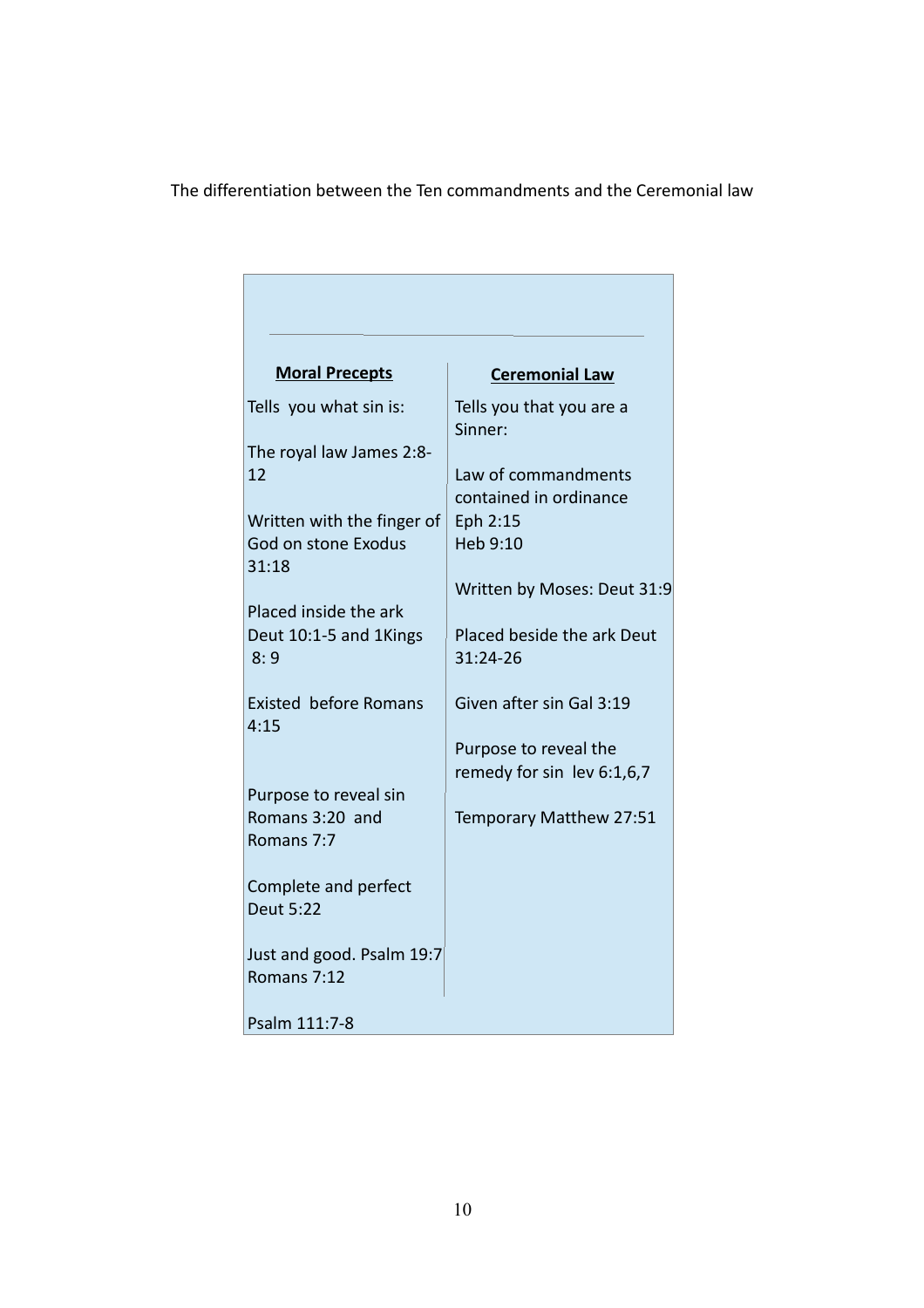

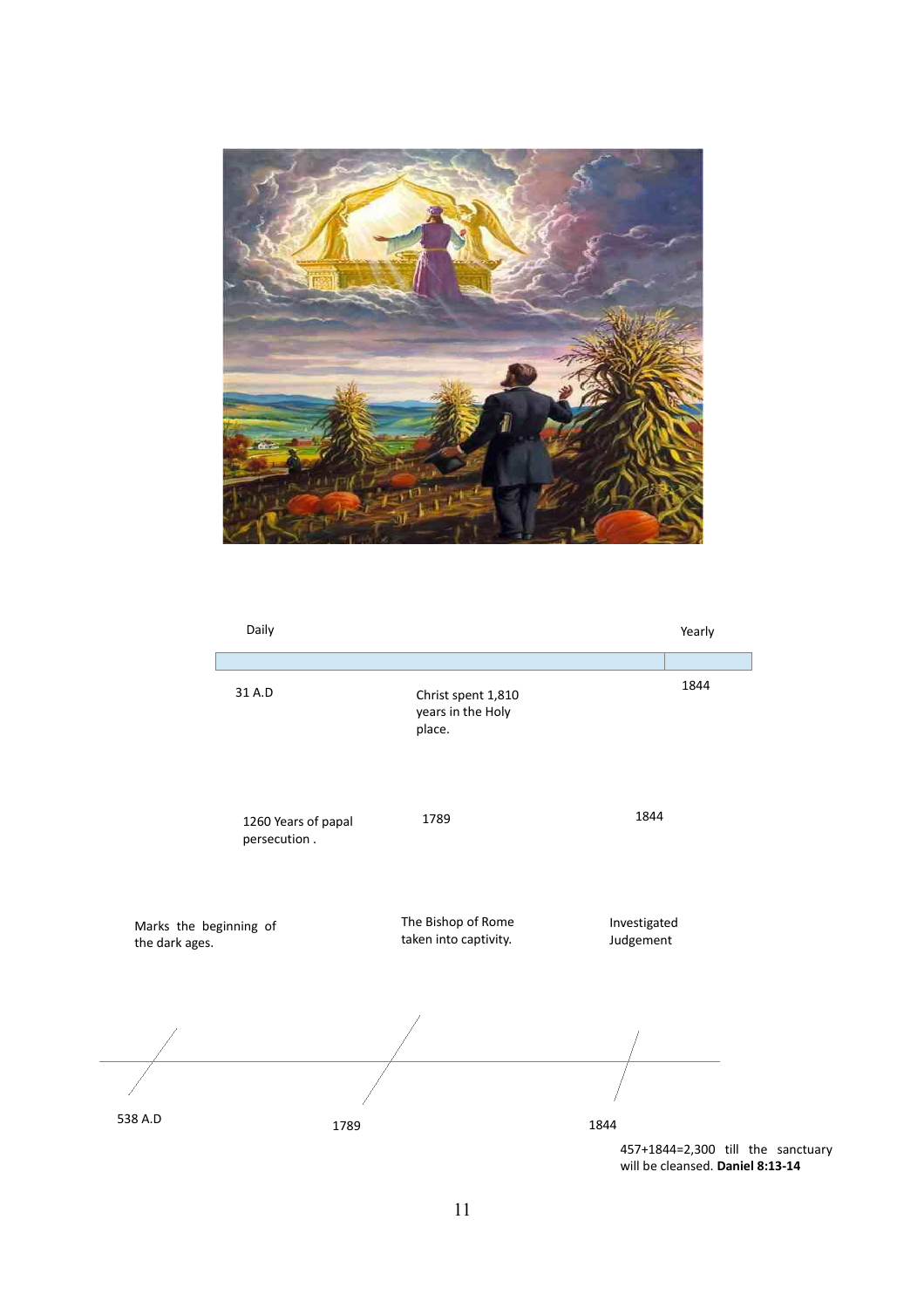Jesus enters into the holy place once with His own blood containing the record of sins, paying your debt for the remission of sin past, present and future. From when we honestly confess our sins accepting the free gift of God's love through His Son, and looking to Him as our Lord and personal Saviour we begin to experience the process of sanctification, which is the purging out of sin as the Holy Spirit convicts us, causing it to be purged out. So there can be a turning away from it; writing the law of God on the heart. We are therefore justified by faith alone in the grace of God through Jesus Christ. Justification by faith is laying man's glory in the dust, where man can only be saved by God's grace through faith in the atonement of Jesus Christ and nothing else.

Jesus Is the mediator interceding between God and man as an intercessor. Reconciling you to the Father, and making peace by paying your debt with His own blood for the remission of sins. So He can therefore be the justifier, advocating for you on your behalf, supporting and protecting you from the condemnation of the law which is death; what is an eternal separation between you and the Father.

"13 Then I heard a holy one speaking; and another holy one said to that certain one who was speaking, How long will the vision be, concerning the daily sacrifices and the transgression of desolation, the giving of both the sanctuary and the host to be trampled underfoot? 14 And he said to me, For two thousand three hundred days; then the sanctuary shall be cleansed." **Daniel 8:13-14.** Jesus spent officiating as our High priest in the holy place for 1,810 years since 31 A.D to 1844 entering into the most Holy. Calculating from 457 B.C + 1844 = 2,300 years till the sanctuary will be cleansed, which informs us before the second coming of Jesus Christ that there is an investigative Judgement taking place in heaven. He is investigating before He makes a Judgement ,allowing the evidence to speak for themselves. Hence, everything is written down as a record for the pardoning of sin. Court books are opened: "9 I beheld till the thrones were cast down, and the Ancient of days did sit, whose garment was white as snow, and the hair of his head like the pure wool: his throne was like the fiery flame, and his wheels as burning fire. 10 A fiery stream issued and came forth from before him: thousand thousands ministered unto him, and ten thousand times ten thousand stood before him: the judgement was set, and the books were opened." **Daniel 7:9-10**

Every single thing is being recorded. Every thought, every impulse and every action for the pardoning of sins. Whosoever has not got their sins recorded will be problematic because the individual would not be able to receive pardon, but would have to bear the consequences of sin for themselves, this is when God's Judgement is executed. So it is imperative to confessed all our sins as we are convicted by the Holy spirit.





In the courtroom you have a lawyer who is fighting for your behalf because you have transgressed the law, arguing the affirmative, and there is a prosecutor that accuses you of wrong doing, whom argues the negative; and a judge which rules out the case deciding whenever you should be prosecuted or not for what you have done. There is a higher court room which is similar, where ultimate Justice will happen, but the difference is, Jesus is advocating for you not only as your advocate, but also as your Judge, fighting in your defence. The Devil who is the accuser of the brethren, comes to accuse you of sin what he has caused you to do before the Judge. The evidence will be written evidence of the sins which has been pardoned and recorded in the books, where every single person will be held morally accountable for the sins of omission & co-mmission. Jesus presents the evidence of all your confessed sins that are pardoned, and then the Devil comes to name the sins; if all of your sins have been recorded in order to receive pardon then the one who caused you to sin receives the ramifications. This is when Jesus comes out of the most Holy as the High priest, who bore your sins, laying the blame upon the scapegoat , the Devil. Confessing all the sins what have been pardoned, but if there is any sin he can name that has not been pardoned, the person is therefore prosecuted for what they have done.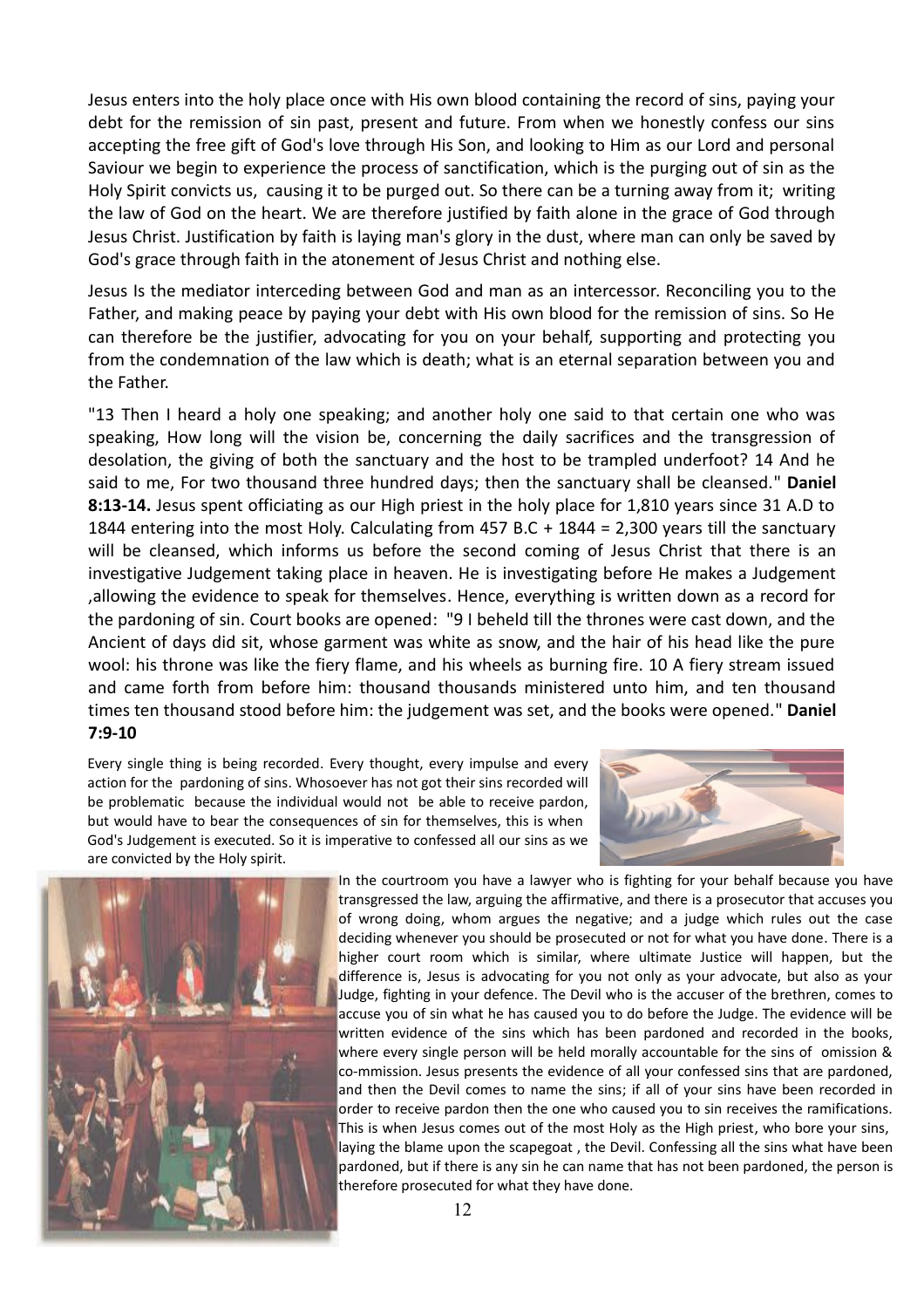

#### **Judgement has come**

**"**And I saw another angel fly in the midst of heaven, having the everlasting gospel to preach unto them that dwell on the earth, and to every nation, and kindred, and tongue, and people,7 Saying with a loud voice, Fear God, and give glory to him; for the hour of his judgement is come: and worship him that made heaven, and earth, and the sea, and the fountains of waters." **Revelation 14:6-7** 

Moral accountability is bearing the responsibility of the consequences for your decision, proving His Judgements to be just according to the law (Ten commandments), what is the knowledge of sin, and therefore will be the standard of righteousness where Justice is executed. Meaning, whosoever has not confessed their sins pertaining to omission and co-mission is deliberately practising what is wrong and acknowledging what is right, and not doing it: not confessing all their sins and turning away from them, accepting Jesus Christ as their Lord and personal Saviour. Choosing to be lost and bearing the consequences of their iniquities themselves. Hence, it is imperative to take **Matthew 7 verse 21 – 23** in to careful consideration, and to understand the Bible from back to front of what it says about Jesus. "21 Not every one that saith unto me, Lord, Lord, shall enter into the kingdom of heaven; but he that doeth the will of my Father which is in heaven. 22 Many will say to me in that day, Lord, Lord, have we not prophesied in thy name? and in thy name have cast out devils? and in thy name done many wonderful works? 23 And then will I profess unto them, I never knew you: depart from me, ye that work iniquity."

Jesus Christ is your Creator, Mediator, Example, Atonement, Advocate, Wonderful Councillor, Judge, King, Lord and also your God. Acknowledging it is imperative that you can only be saved by your personal relationship that you have with Him. He is the only one who gives you His righteousness, through sanctification which is called imputed righteousness; and gives you credit for it (imparted righteousness), so without Him you have absolutely nothing.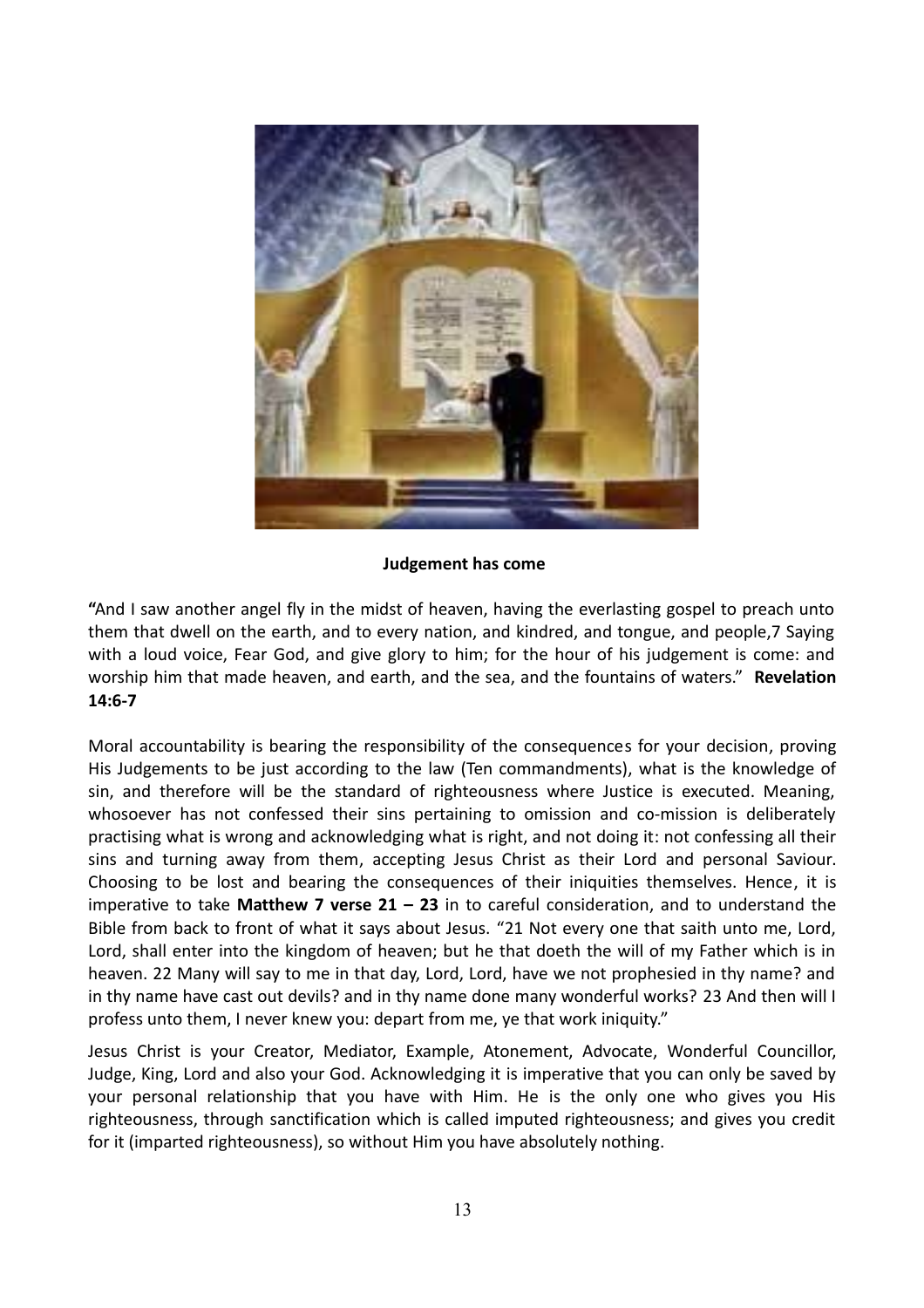The crucifixion of Jesus Christ was for the sins of man, that had to be innocent; and therefore a perfect sacrifice without any sin in order to make the atonement. Demonstrating justice, taking on the consequence of our sins which is death, in the act of mercy to excuse us of what we truly deserved by taking it upon Himself. So through Him alone we are justified receiving the free gift of eternal life. Having the assurance that we are saved through Him, because of the resurrection which affirms everything to do with who Christ is, and bringing hope to those that are lost. When we honestly think about it, that God created man from the dust, and it was God who was manifested in the flesh, taking upon Himself the consequences of the sins of humanity by giving up His life completely; literally giving up everything really shows that God is love.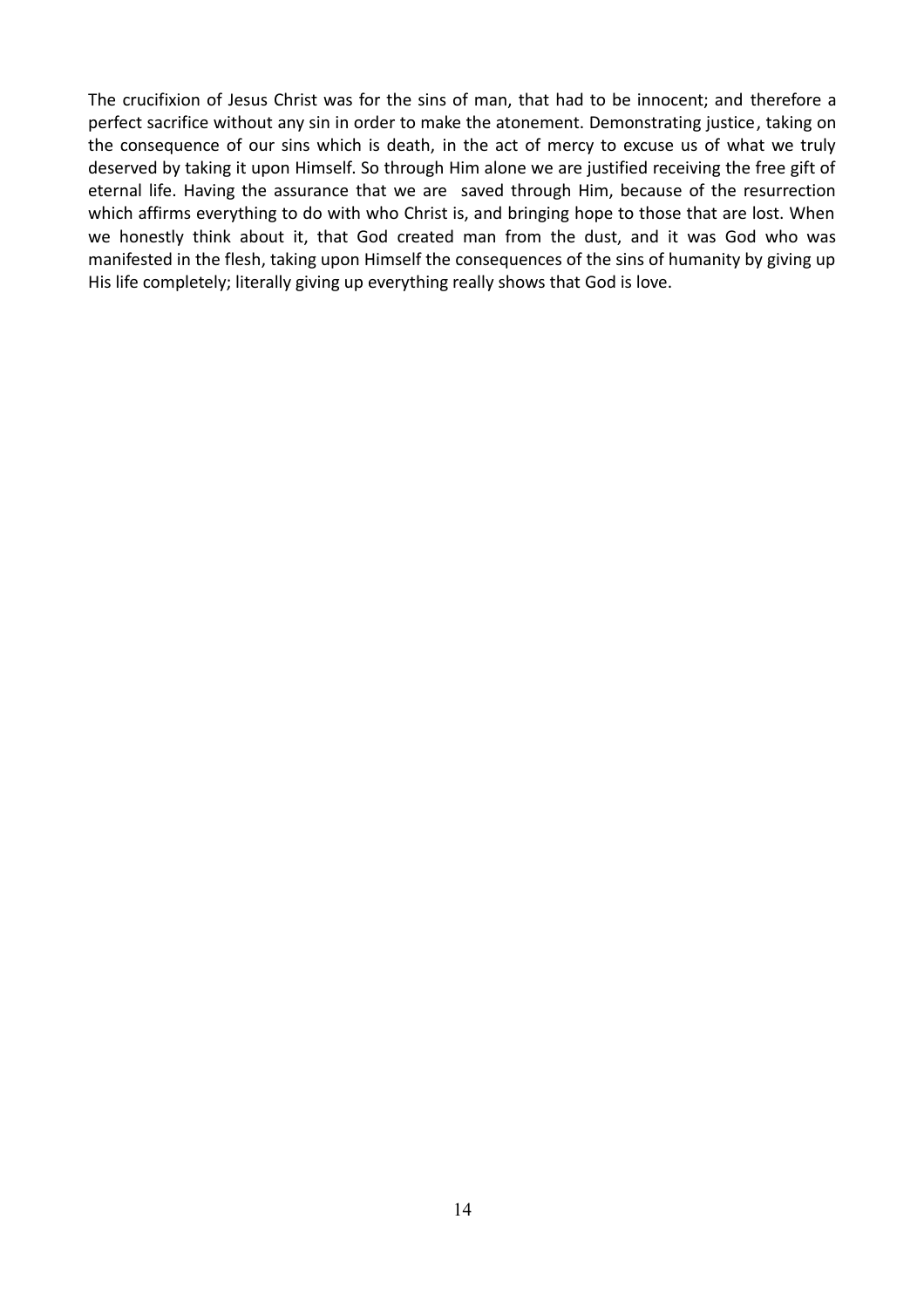# *Jesus Christ the way, the Truth and the Life*

#### **Introduction Scripture references:**

- Genesis 3:15
- Psalm 41:9

#### **Biblical parallels Scripture references:**

**The virgin birth**

- Isaiah 7:14
- Luke 1:28-32
- 1 Timothy 3:16

**He would be proceeded by a messenger**

- Isaiah 40:3
- Matthew 3:1-3

**Anointed**

- $\cdot$  Isaiah 61:1-2
- Luke 4:18

**His ministry would be of miracles**

- Isaiah 35:4-6
- Matthew 9:35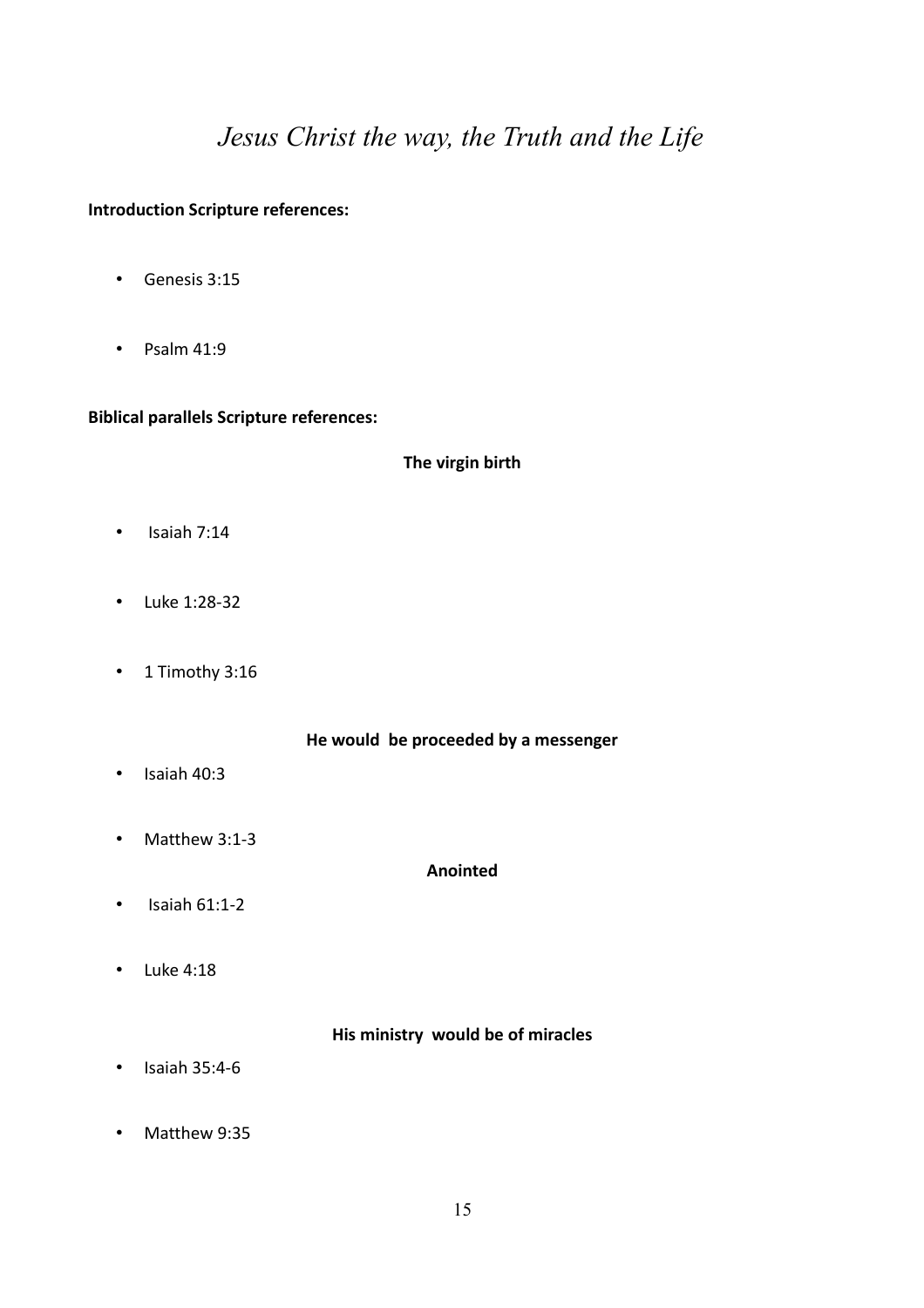#### **He was to speaks in parables**

- Psalm 78:2
- Matthew 13:34-35

# **The Betrayal**

- Zacharias 11:12-13
- Psalm 4:9
- Matthew 26:14-25
- Luke 22:1– 5

# **The sufferings of Christ**

- Isaiah 53:7
- Isaiah 50:6
- Matthew 26:67
- Psalm 69:4
- John 15:25

## **The crucifixion of Jesus**

- Psalm 109:25
- Matthew 27:39
- Isaiah 53:12
- Luke 23:33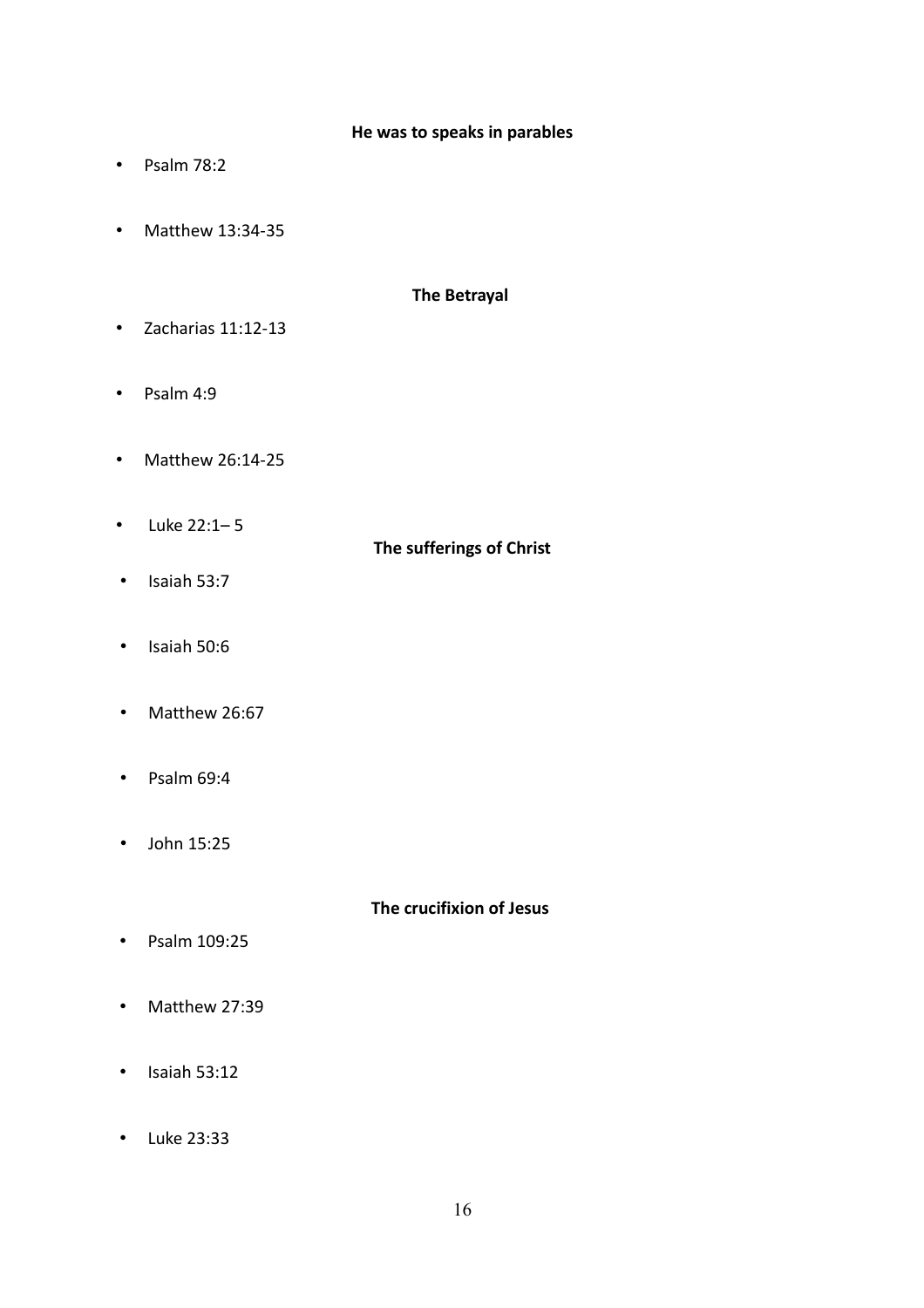- Psalm 22:11
- Matthew 27:46
- Isaiah 53
- Psalm 22

## **Anti typological Scripture references:**

## **Typology**

- John 3:16
- Philippians 2:6-11

# **Prophecies fulfilled Scripture references:**

- Ezekiel 4:6
- Numbers 14:34
- Daniel 9:21-27

# **Scripture and historical proof references:**

- Luke 23:3
- The Talmud (Jewish traditions from the 3rd century)
- Tacitus, the Roman historian **Source:** http://www.earlychristianwritings.com/tacitus.html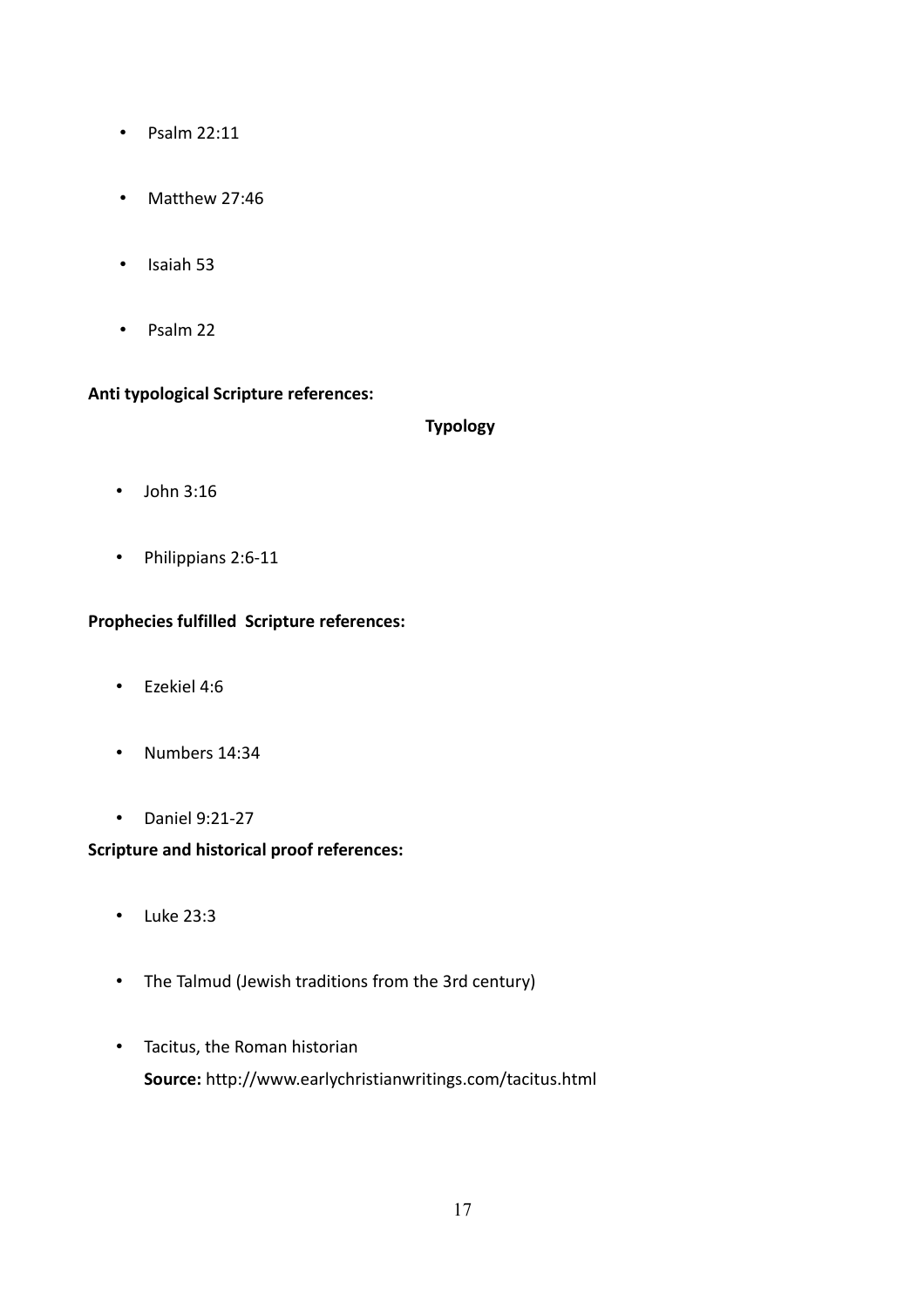- Suetonius the Roman historian **Source:** https://en.wikipedia.org/wiki/Suetonius\_on\_Christians
- 1 Corinthians 15:13

# **The Sanctuary Scriptures references:**

- Exodus 25:8-9
- Hebrews 8:2
- Hebrews 8:5
- **N**umbers 15:38-41
- Leviticus 17: 11
- Numbers 4:13
- John 19:2
- Hebrews 9:1-5
- Hebrews 9:11-12
- Hebrews 9: 27-28
- John 1:29
- Hebrews 9:13 -15
- Leviticus 16:2-34
- Leviticus 16:7-10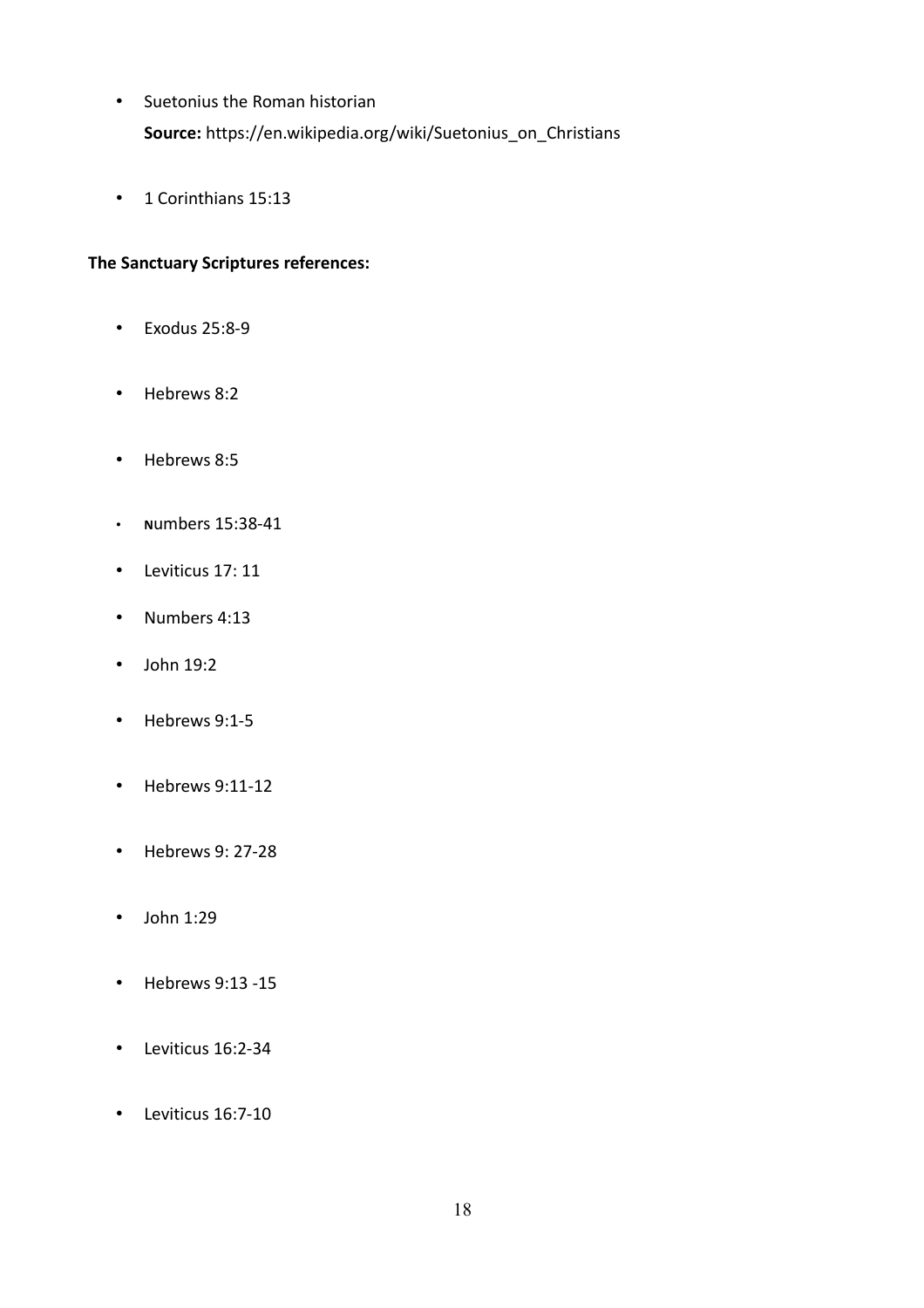- $\cdot$  16:21-22
- Leviticus 23,28,29

**The moral precepts and the ceremonial law Scripture references:**

## **Moral Precepts**

- Tells you what sin is:
- The royal law James 2:8-12
- Written with the finger of God on stone Exodus 31:18
- Placed inside the ark Deut 10:1-5 and 1Kings 8: 9
- Existed before Romans 4:15
- Purpose to reveal sin Romans 3:20 and Romans 7:7
- Complete and perfect Deut 5:22
- Just and good. Psalm 19:7 Romans 7:12
- Psalm 111:7-8

# **Ceremonial Law**

- Tells you that you are a Sinner:
- Law of commandments contained in ordinance
- Eph 2:15
- Heb 9:10
- Written by Moses: Deut 31:9
- Placed beside the ark Deut 31:24-26
- Given after sin Gal 3:19